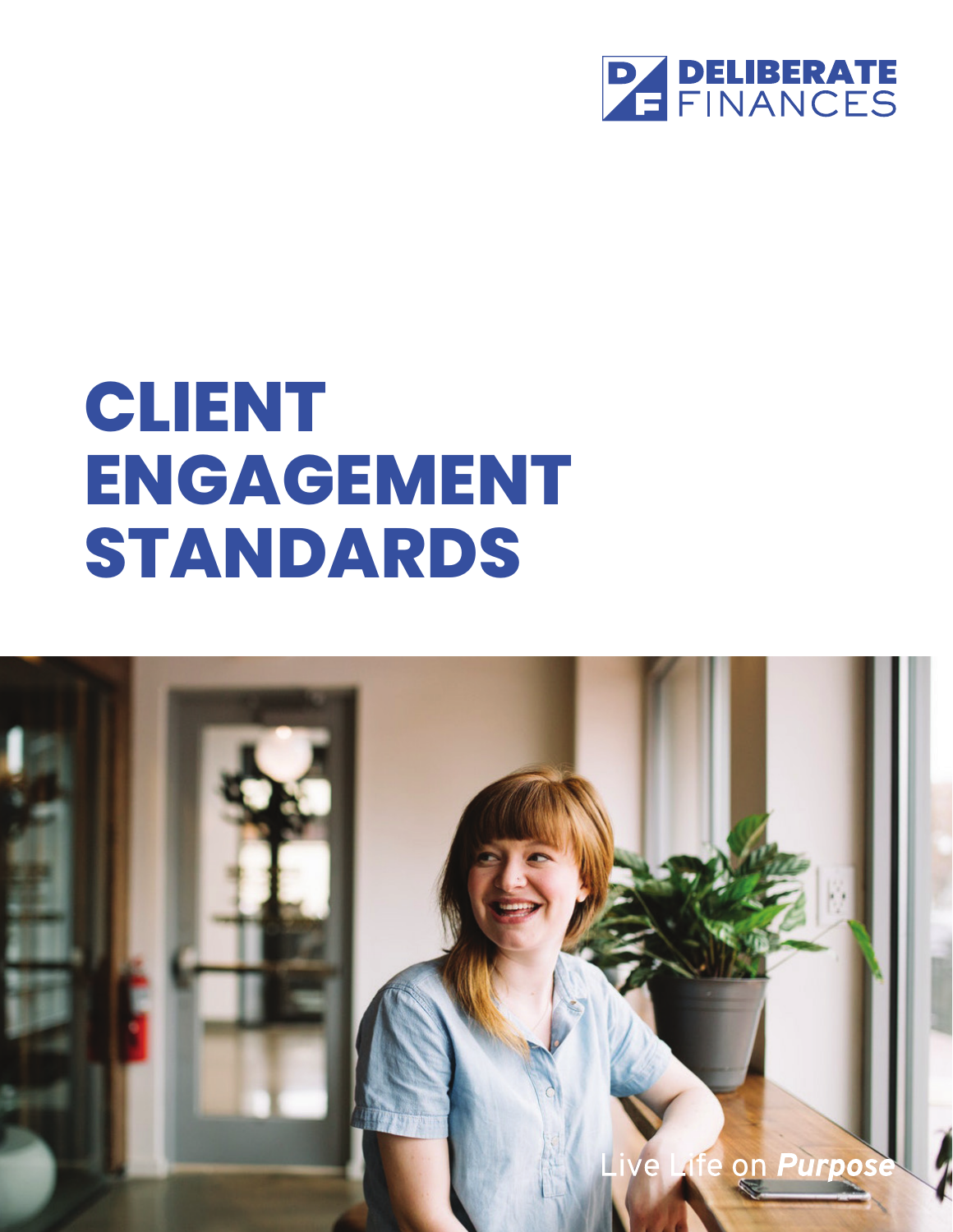#### **CLIENT ENGAGEMENT STANDARDS**



My goal is to provide the best financial planning possible and to build long term relationships with clients. I believe that the secret to any successful relationship is to have clear expectations from the start. I ask that you read the tenets that I operate by, what you can expect from me, and what I expect from you.

### **TENETS:**

Financial life planning is an ongoing process involving: goal-setting, cash flow planning, risk management, investing, tax planning, estate planning, & debt management.

Good communication is critical for a mutually beneficial relationship.

A terrific plan requires a time commitment from you as well as from us.

I believe in a disciplined investment approach designed to capture, not beat, the market returns over a long period of time. I do not believe in trying to time the market.

I enjoy working with great people who appreciate the true value of the service.

Fees are based on the complexity of your needs. The flat retainer fee covers all continuing planning services and investment advice. I receive no compensation from any entity other than you.

## **WHAT YOU CAN EXPECT FROM ME**

I will look at all aspects of your life to create an ongoing plan that fits your goals, values, and resources.

I will assist you, where possible, with the implementation of your plan, and monitor your plan regularly to make sure it stays relevant and up to date.

I keep all information confidential, safe, and secure. Our client portal has advanced security features to protect your data. I share information only as needed with other professionals with whom you may be working, and only with your written permission.

I strive to return any phone calls within one business day and emails within two business days.

We have regular meetings to keep up to date on your life and your plans. At a minimum we will meet once per year to review your plan, but aim to meet 3-4 times per year.

I will be flexible as to timing of meetings, and have limited times available on Tuesday evenings and one Saturday per month to accommodate those who can't meet during traditional business hours.

I commit to always doing my best on your behalf. I serve in a fiduciary capacity, and take pride in helping my clients solve problems. If I am ever not sure about a question, I will research it and make sure you get a clear answer within a reasonable time frame.

I am compensated by client fees only. Fees are fully disclosed to you and I do not accept any commissions or referral fees.